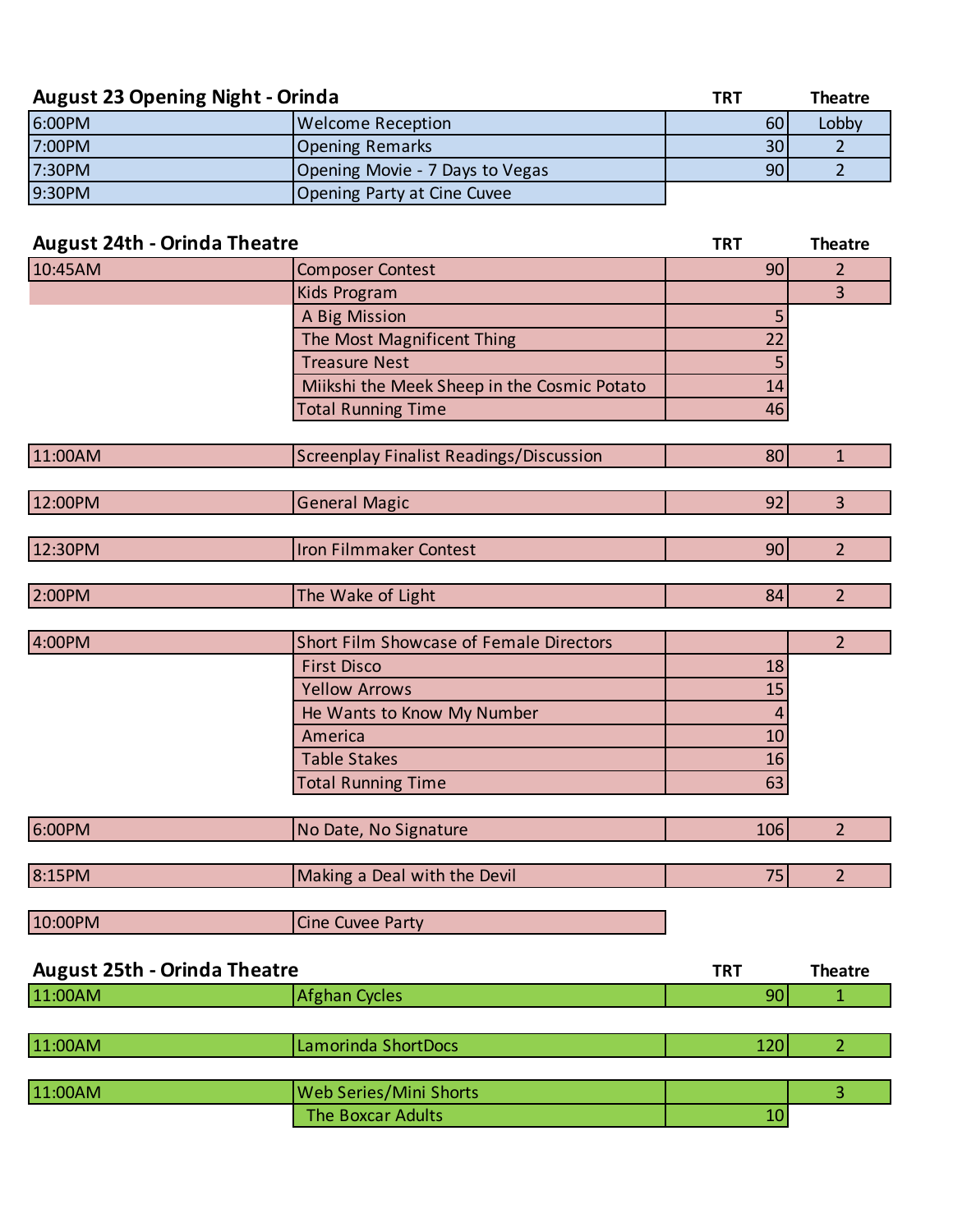| Bidune Kaid (Undocumented) |    |
|----------------------------|----|
| The Blessing and the Curse |    |
| <b>Red Watch</b>           |    |
| Alter                      |    |
| <b>Just Breathe</b>        |    |
| Wildflower                 | 10 |
| Boy on the Track           |    |
| <b>Total Running Time</b>  |    |

| 12:30PM | <b>Pipe Dreams</b>        | 72 | 3              |
|---------|---------------------------|----|----------------|
|         |                           |    |                |
| 1:15PM  | <b>Shorts Program A</b>   |    | $\overline{2}$ |
|         | WuMingHua                 | 37 |                |
|         | <b>Fish Cracker</b>       | 13 |                |
|         | <b>Take My Hand</b>       | 18 |                |
|         | John Mendez - The Bridge  | 15 |                |
|         | <b>Rebirth</b>            | 13 |                |
|         | <b>Total Running Time</b> | 96 |                |
|         |                           |    |                |
| 3:00PM  | Lives Well Lived          | 72 | $\overline{2}$ |
|         |                           |    |                |
| 4:30PM  | JFK: The Last Speech      | 58 | $\overline{2}$ |
|         |                           |    |                |
| 6:00PM  | Supa Modo                 | 64 | $\overline{2}$ |
|         |                           |    |                |
| 7:15PM  | <b>Disconnected</b>       | 50 | $\overline{2}$ |
|         |                           |    |                |
| 8:45PM  | <b>Another Yesterday</b>  | 97 | $\overline{2}$ |
|         |                           |    |                |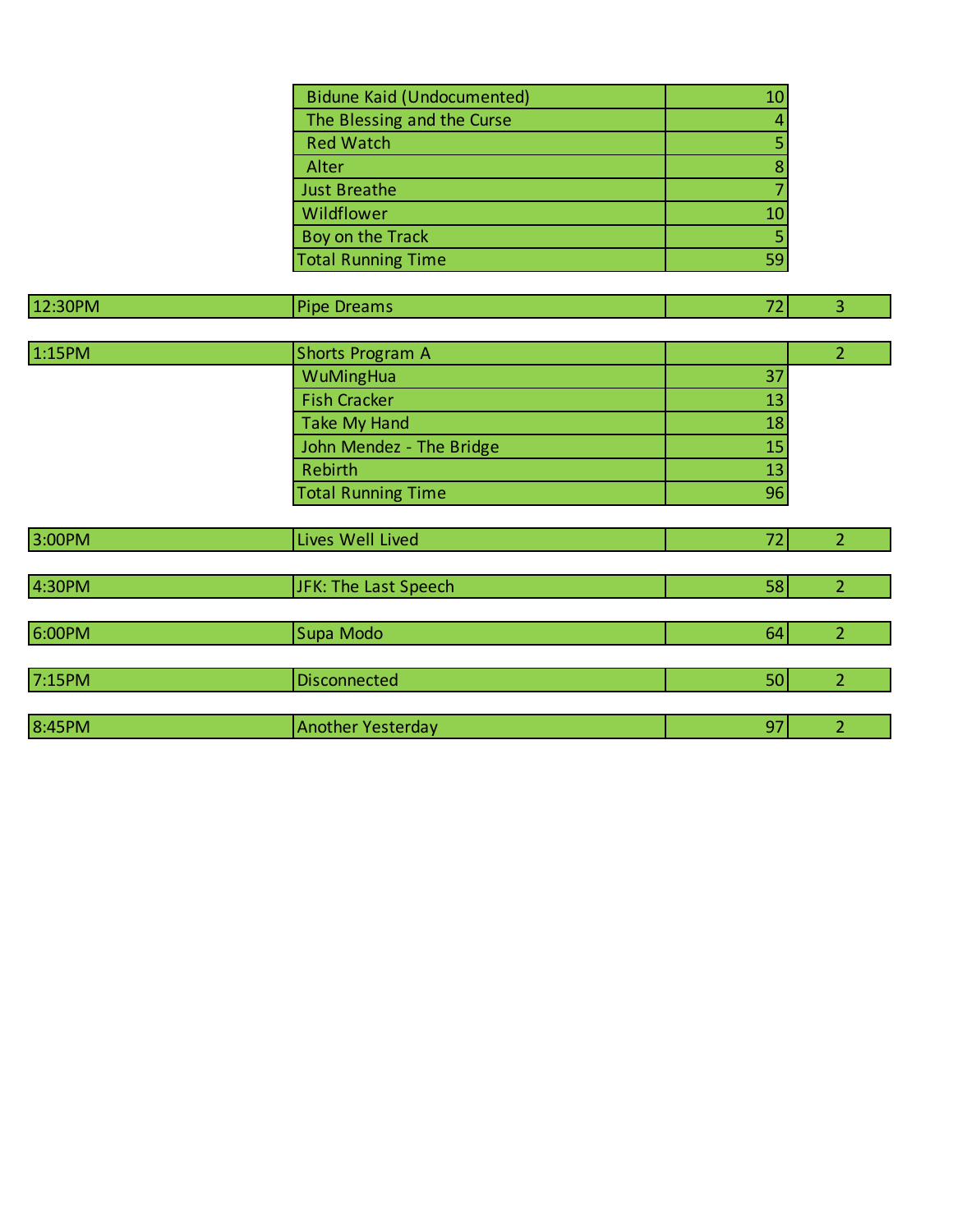## **August 26th - Orinda Theatre**

| 1:00PM | General Magic        | 92  |  |
|--------|----------------------|-----|--|
|        |                      |     |  |
| 3:00PM | JFK: The Last Speech | 58  |  |
|        |                      |     |  |
| 6:00PM | Birds of Passage     | 125 |  |

| 8:30PM | <b>Bay Area Showcase</b>  |     |  |
|--------|---------------------------|-----|--|
|        | Sunblock                  | 16  |  |
|        | <b>Phonies</b>            | 17  |  |
|        | <b>Finding Oasis</b>      | 16  |  |
|        | The Kook                  | 15  |  |
|        | Tough                     | 13  |  |
|        | But I Love the Zine       | 16  |  |
|        | <b>Star in the East</b>   |     |  |
|        | Have I Done Any Good?     |     |  |
|        | <b>Total Running Time</b> | 100 |  |

# **August 27th - Orinda Theatre**

| 1:00PM | Disconnected              | 50 <sub>1</sub> | ำ |
|--------|---------------------------|-----------------|---|
|        |                           |                 |   |
| 3:00PM | Shorts Program A          |                 |   |
|        | WuMingHua                 | 37              |   |
|        | <b>Fish Cracker</b>       | 13              |   |
|        | Take My Hand              | 18              |   |
|        | John Mendez - The Bridge  | 15              |   |
|        | Rebirth                   | 13              |   |
|        | <b>Total Running Time</b> | 96              |   |
|        |                           |                 |   |
| 6:00PM | Shiraz                    | 97              |   |
|        |                           |                 |   |

| 8:00PM | Look at the Birds<br>l Bozkir | 444<br>---- |  |
|--------|-------------------------------|-------------|--|
|        |                               |             |  |

### **August 28th - Orinda Theatre**

| 1:00PM | <b>Afghan Cycles</b>                           | 90 |  |
|--------|------------------------------------------------|----|--|
|        |                                                |    |  |
| 3:00PM | <b>Short Film Showcase of Female Directors</b> |    |  |
|        | <b>First Disco</b>                             | 18 |  |
|        | <b>Yellow Arrows</b>                           | 15 |  |
|        | He Wants to Know My Number                     |    |  |
|        | America                                        | 10 |  |
|        | <b>Table Stakes</b>                            | 17 |  |
|        | <b>Total Running Time</b>                      | 64 |  |